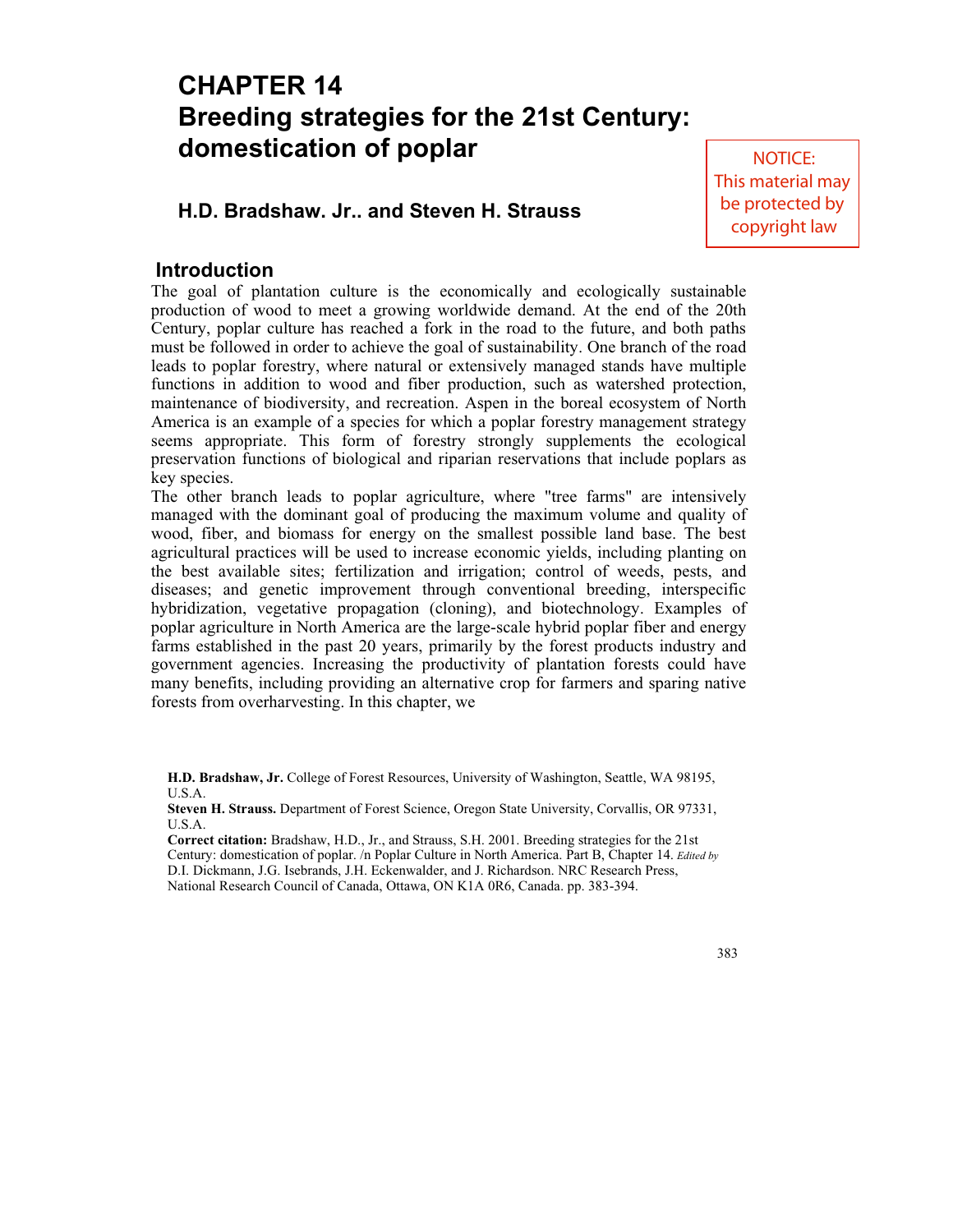will focus upon breeding strategies designed for poplar agriculture, where the greater potential for yield increases justifies the expense and effort required to implement state-of-the-art breeding technology.

Predicting the future course of technology has led to more embarrassments than successes. Nevertheless, we venture the forecast that the 21st Century will be remembered by the forest products industry as the Era of Tree Domestication, and that poplar will lead the way. Just as poplar farmers have adopted an agricultural paradigm for cultural practices such as fertilization, irrigation, and weed control, poplar breeders will follow the agricultural example in genetics, beginning with the most fundamental process in crop development: *domestication.* 

#### **Plant domestication**

Crop domestication is among the greatest technological advances in human history (Diamond 1997), enabling the efficient, reliable production of food on a small land area. The domestication of agricultural crops from their wild ancestors was begun by prehistoric farmers 5000-10 000 years ago, and continues today as a result of ongoing breeding programs. Few people realize how different domesticated crop plants are from their wild relatives. Whereas a wild plant struggles for existence in a complex ecosystem, expending much of its energy sensing its environment and competing with neighboring plants for access to light, water, and nutrients, the environment of a cultivated crop is simplified and optimized by the farmer to allow the domesticated plant to devote its energy almost exclusively to the production of useful structures such as seeds, tubers, or fruits. The process of domestication greatly improves the yield and quality of the crop for human use, and simultaneously reduces or eliminates the ability of the plant to survive in its original wild state. The crop depends upon the farmer for survival as much as the farmer depends upon the crop for food and income. The conversion of wild plants into domesticated crops involved radical changes

(mutations) in the genes of crop ancestors. It is only in the past 15 years, with the development of modern molecular genetic methods to examine the detailed structure of plant DNA, that we have begun to discover the number and identity of genes that were mutated during the course of plant domestication.

For example, the conversion of wild mustard flowering stalks into the striking "flower-heads" of cauliflower appear to have involved mutations in just two master genes that control flower and fruit development (Smyth 1995). Dwarf and semi-dwarf rice and wheat strains, the foundation of the Green Revolution which doubled grain yield between 1960 and 2000, are the result of a single mutation (Peng et al. 1999). Based upon the work of George Beadle (Beadle 1972) and John Doebley (Doebley and Stec 1991) we know that mutations in just five major genes transformed the inedible seed-head of teosinte (the wild ancestor of corn) into an "ear" of corn (Fig. 1). Maize (corn) has at least 50 000 different genes, but only five of them had to be altered by mutation to transform teosinte from a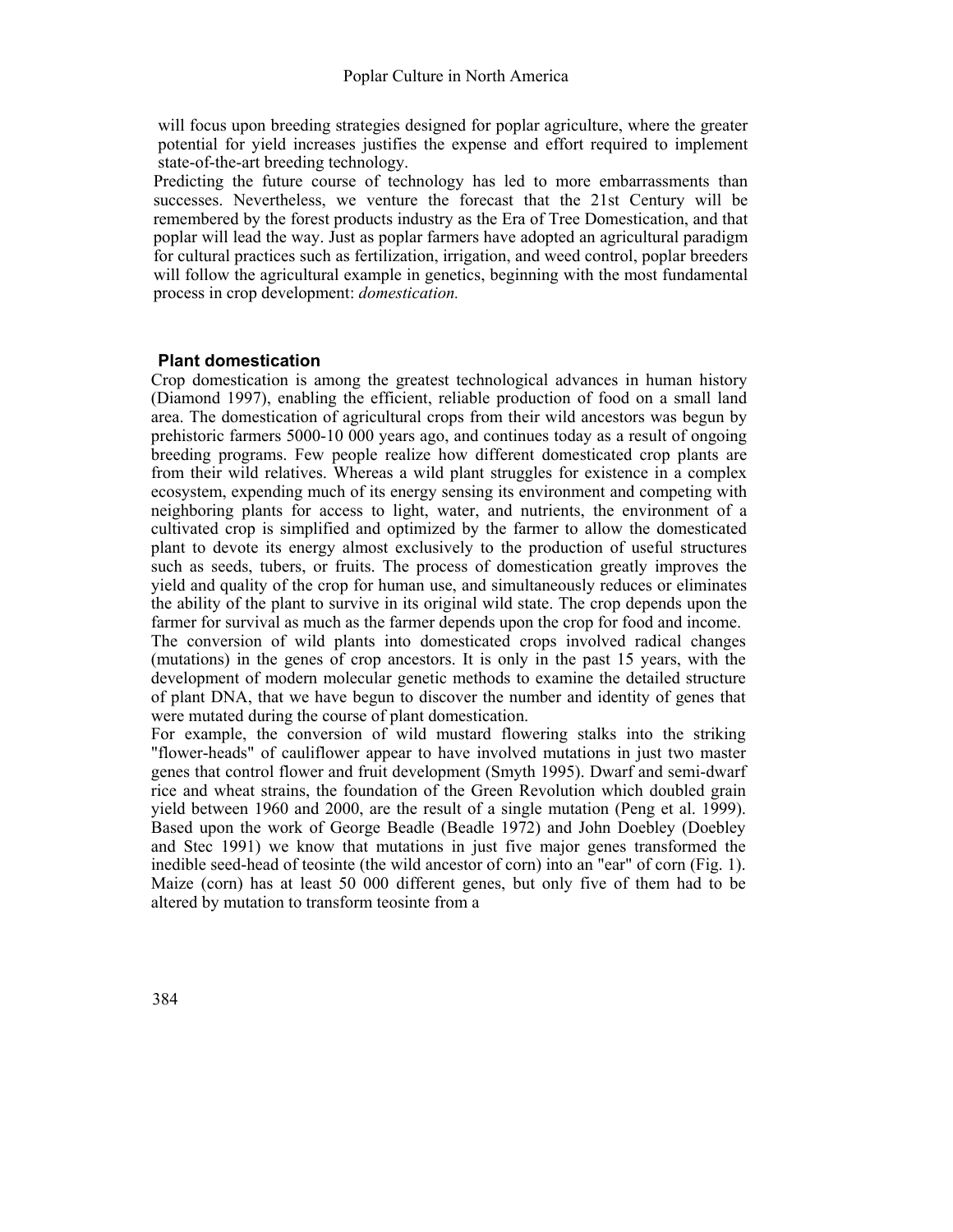#### Bradshaw and Strauss: Chapter 14. Breeding strategies for the 21st Century

Fig. 1. The transition from inedible wild teosinte (A) to primitive maize (B-D) required mutations in just five major domestication genes. Modern maize is shown on the right (E). Photo courtesy of John Doebley.



weedy grass growing exclusively in the central highlands of Mexico into the most important agricultural crop across North America.

A genetically similar, though less visibly dramatic, domestication history has occurred in many other crops. Interestingly, although a few trees used in horticulture (e.g., apples, olives, cherries) have been domesticated to a significant degree, none have included forest trees grown for wood. There are several reasons for the lack of forest tree domestication. First, until the 20th Century forest trees were grown mostly under natural or semi-natural conditions, so that "domestication genes" would be a disadvantage to them. It is only under the benign conditions of a farm that domesticating mutations have value. In contrast, crops have been grown in an agricultural setting for the past 100 centuries, allowing a long time period for domestication genes to be recognized and perpetuated through selective breeding. Second, the generation time of forest trees grown under near-wild conditions is very long, commonly 10-30 years from planting a seed until the tree produces its own seeds, so that progress by conventional breeding is slow when compared with annual crops. Wheat, rice, corn, soybeans, and other crop plants have been bred by humans for many thousands of generations. A major facet of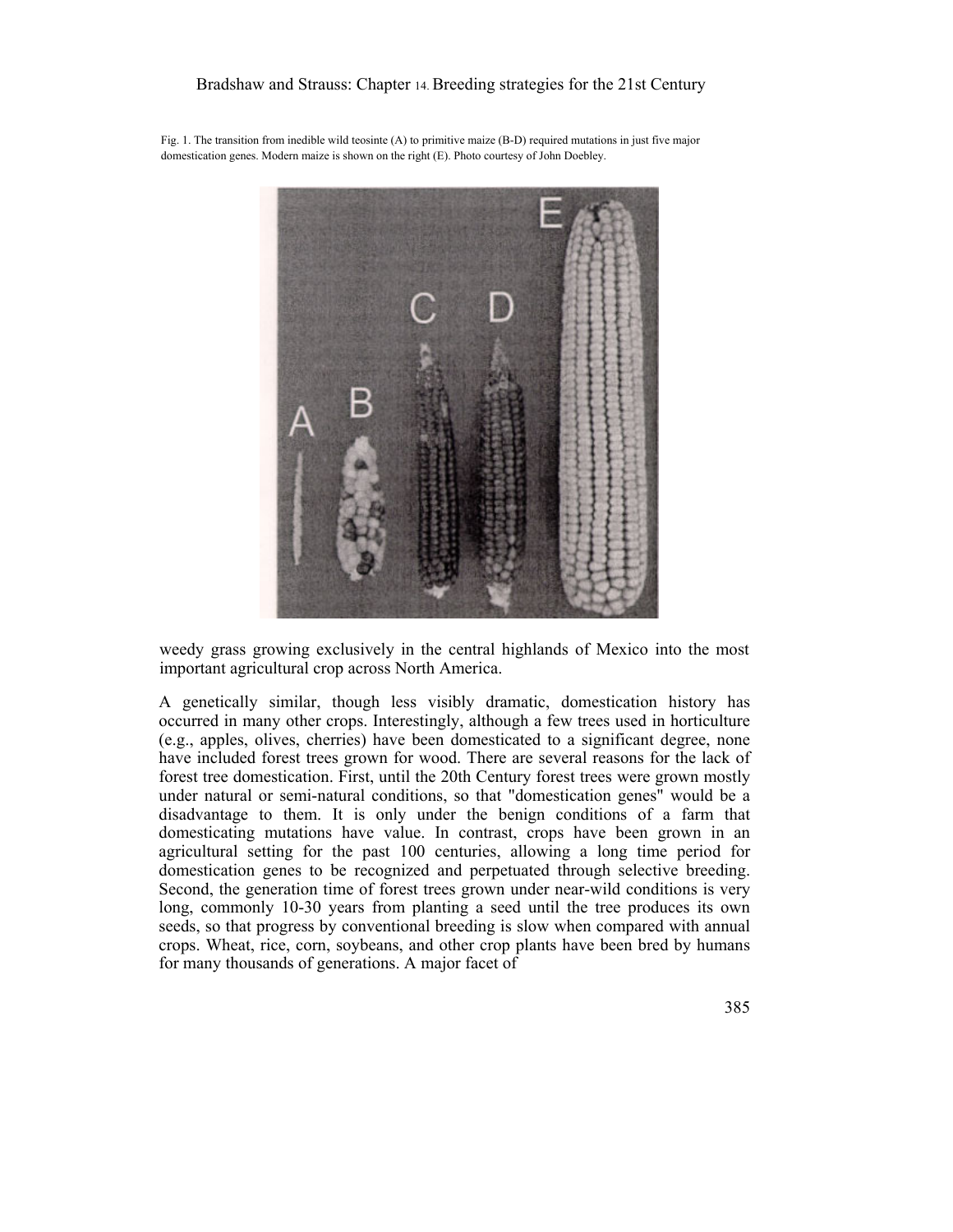### Poplar Culture in North America

domestication of fruit trees was selection for earlier and more intense reproduction, which then would feed back to speed further domestication. In contrast, the most advanced forest tree breeding programs are only in their third or fourth breeding cycle. Third, many "domestication" mutations are genetically recessive, and so can only be observed by careful inbreeding. Most tree species are strictly outbreeding (cross-pollinating), and so recessive domestication genes remain hidden. Many crop plants are naturally self-pollinated, or can be easily inbred, making it simple to discover beneficial recessive mutations.

If we accept the idea that trees can be domesticated to dramatically improve their yield and quality under the intensive agricultural systems typical of modern farming, and that domestication may require mutations in just a handful of critical genes, we are left with four important questions:

- 1. What will a domesticated tree look like?
- 2. How will we identify domestication genes?
- 3. How will domestication genes be deployed in breeding programs and production plantations?
- 4. What consequences will domestication genes have for poplar agriculture?

## **Characteristics of a domesticated tree**

Before attempting to describe the (future) appearance of a domesticated poplar, it is advisable first to ask why wild forest trees have the appearance that they do. Wild trees have been shaped by the force of Darwinian natural selection, not by the hand of humans as crops have. The primary commercial interest in forest trees is for the wood they produce. Why do wild trees produce wood? The answer is: "So that they can grow tall." Without the strength and stiffness that wood provides to the stem, herbaceous plants can never grow as tall as a tree because they would collapse under their own weight. Why do wild trees grow tall? They do so because there is competition among plants for sunlight to power photosynthesis and thus provide resources for sexual reproduction. Trees are Nature's ultimate solution to the problem of competition for light. Only the dominant trees in the forest canopy are able to produce the maximum number of seeds and (or) pollen, and thus pass on their genes to future forests. Reproductive output, and not wood production, is the currency of natural selection in wild trees. Wood is just a tree's way of making seeds, and a wild tree makes as little wood as is necessary to achieve its reproductive goals.

Domesticated trees, on the other hand, will be expected to channel their photosynthetic effort into the production of wood, and not into reproduction. Domesticated trees growing in a plantation do not need to compete with each other or with weeds for access to light, since the farmer will plant the trees with enough space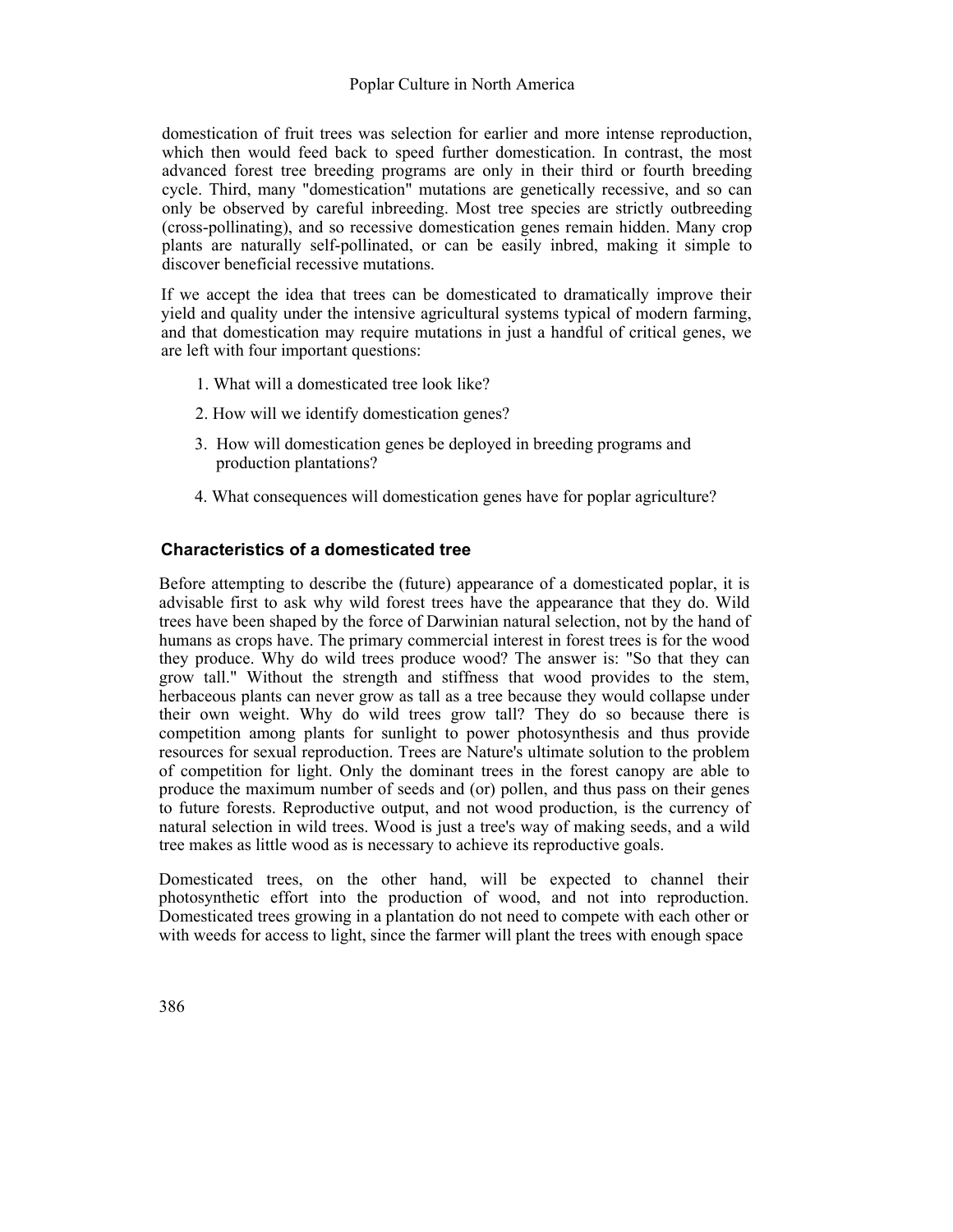between them, and will control weeds. In a clonal plantation, each neighboring tree is genetically identical, so it makes no sense for the trees to compete with copies of themselves.

Domesticated trees will therefore have a greater stem diameter in proportion to their height than wild trees do. In physiological terms, the sink strength of the vascular cambium will become greater relative to the sink strength of the apical meristem. Thicker, stiffer stems will result in increased wood quality (less reaction wood), larger piece sizes, less waste during sawing, and a greatly increased harvest index (ratio of harvestable product to total biomass) because of the reduced need for photosynthate allocation to structural roots. Because of their inherently stiffer stems and reduced need for longevity compared to wild trees, it will be possible to reduce significantly the proportion of lignin without causing stem form or bending strength to be compromised. The reduction in lignin amount, which is energetically very costly to synthesize, is likely to increase cellulose yield and tree growth rate (Hu et al. 1999). Changes in lignin structure can also reduce the intensity, and thus the cost, of chemical and mechanical treatment during pulping (Baucher et al. 1996).

In a domesticated tree, the number, length, and diameter of branches will be reduced, while maintaining useful dimensions (4-8 feet) of internodes (clear wood) between whorls of branches. This will improve wood quality by producing fewer knots, and may improve productivity by increasing water flow to the leaves (Tyree et al. 1983; Tyree 1988). The domesticated tree will carry the minimum number of leaves necessary to support rapid growth. Crown geometry will become optimized for efficient use of space. Changes in branching and canopy geometry are a common feature of domesticated plants, including maize and the other cereal crops where increased leaf angles have accompanied the shift to very high planting densities (Duvick 1992).

Domesticated forest trees would flower late or not at all, making available additional resources for vegetative growth. A majority of the increased productivity during domestication of crop plants has come from increased allocation of photosynthate to reproductive tissues (Evans 1980). In forest trees, we desire the opposite result: increased vegetative stem mass at the expense of reproductive organs and other vegetative parts. Many of the tree species grown under intensive culture, including poplars, are early successional species that are adapted to grow rapidly in full sunlight while colonizing a new site. After a short time, these pioneer species begin to reproduce vigorously, and continue dispersing copious quantities of seeds and pollen for the remainder of their lives. The combination of rapid growth potential and heavy flowering should enable a significant increase in tree growth rate if flowering could be postponed until after harvest, or prevented entirely (Strauss et al. 1995). Because poplars grown in tree farms are vegetatively propagated, and often composed of hybrids that are not used for further breeding, elimination of flowering in plantations would not pose a difficulty for poplar agriculture. However, preventing flowering in a controlled, specific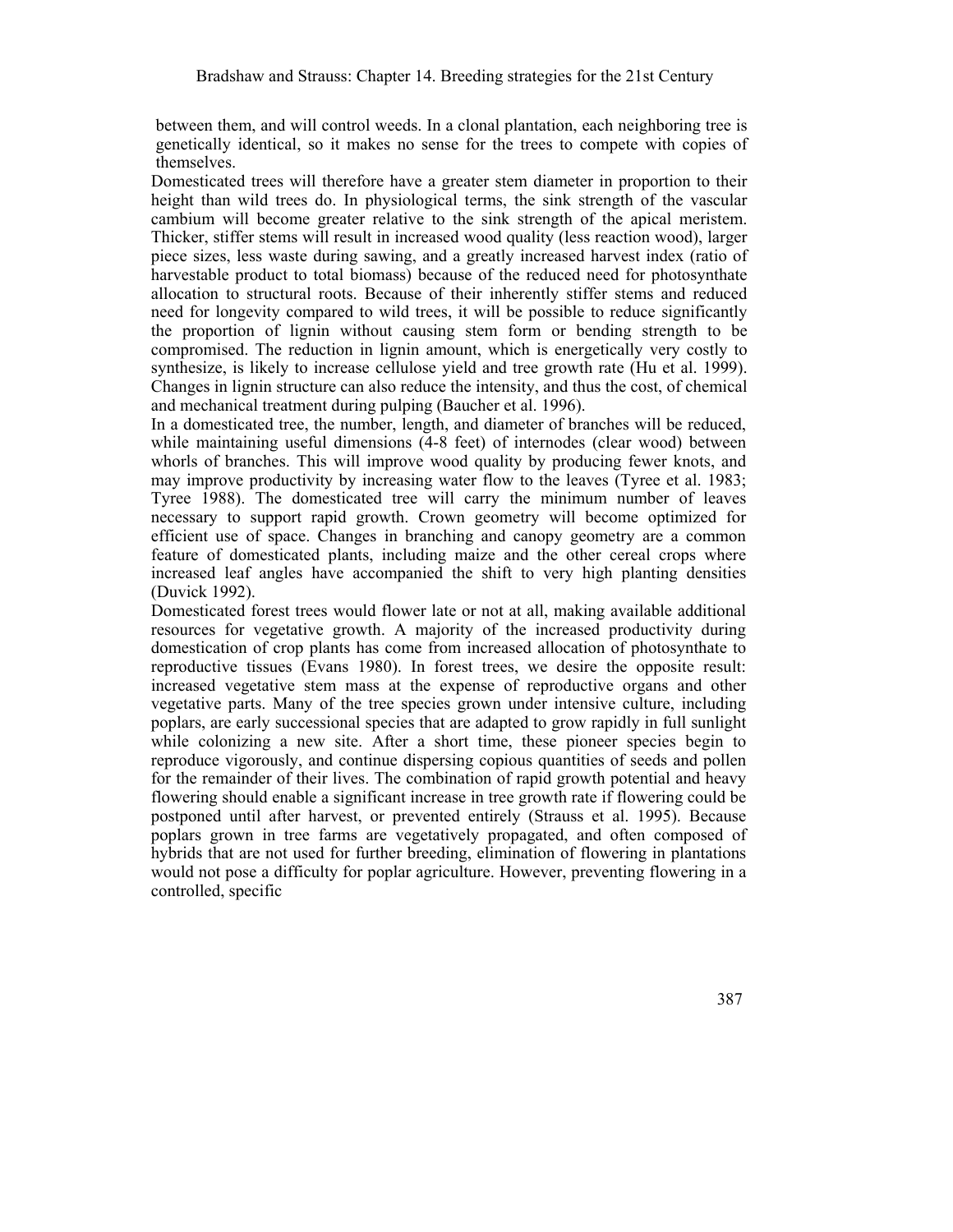manner will be very difficult to achieve without genetic engineering (discussed below).

Many species of poplars, particularly the aspens and related taxa, are difficult to propagate vegetatively via rooting or other means. The loss of competence for regeneration with age and tissue differentiation is almost universally observed in forest trees, greatly limiting the economic use of cloning for tree improvement. However, the amenability of trees to vegetative regeneration usually shows great genetic diversity within and among species, suggesting that genes can be isolated that strongly modify competence for regeneration. The addition of such genes via transgenesis, preferably subject to regulation by an inducible promoter (one that causes expression in response to an exogenously applied substance), could greatly increase the rate of genetic gain via clonal propagation.

## **Discovery of domestication genes for poplar**

Three experimental elements may be integrated to discover domestication genes. First, thousands or even millions of poplar seedlings could be tested for rare domestication traits arising as the result of a mutation in a major domestication gene. This random, hit-or-miss approach was used successfully to domesticate every modern crop plant, and so might be considered the "traditional" method of domestication. The principal disadvantage of this method is that progress is very slow and sporadic. Because of the long generation interval of trees, and their cross-pollinating mating systems, rare recessive mutations are extremely difficult to find. A directed program of inbreeding is likely to be required to expose recessive mutations; however, inbreeding will result in plants of poor form and low vigor due to the high genetic load of trees, making domestication alleles difficult to discern. Domestication by this traditional route could take many decades or centuries, even with the rapidly growing knowledge of plant genetics and the amenability of poplar to biotechnology.

The other two approaches to poplar domestication depend entirely upon the use of genetic transformation (i.e., asexual gene transfer), also known as transgenic technology, to overcome the severe limitations of more traditional domestication methods. The second technique for identifying domestication genes in poplars is to use the rapidly growing genetic information database surrounding model herbaceous plants such as the tiny mustard weed *Arabidopsis. Arabidopsis is* the first plant to have all of the DNA in its chromosomes completely sequenced, giving us an unabridged list of all the genes in a higher plant. Its small genome, small size, rapid life cycle, and amenability to transformation have also made *Arabidopsis* the plant species of choice for cloning genes that regulate plant development. There is a large and growing collection of genes known to affect such traits as the response to competition, flowering, stem growth, disease resistance, and tolerance to abiotic stresses (e.g., cold and drought).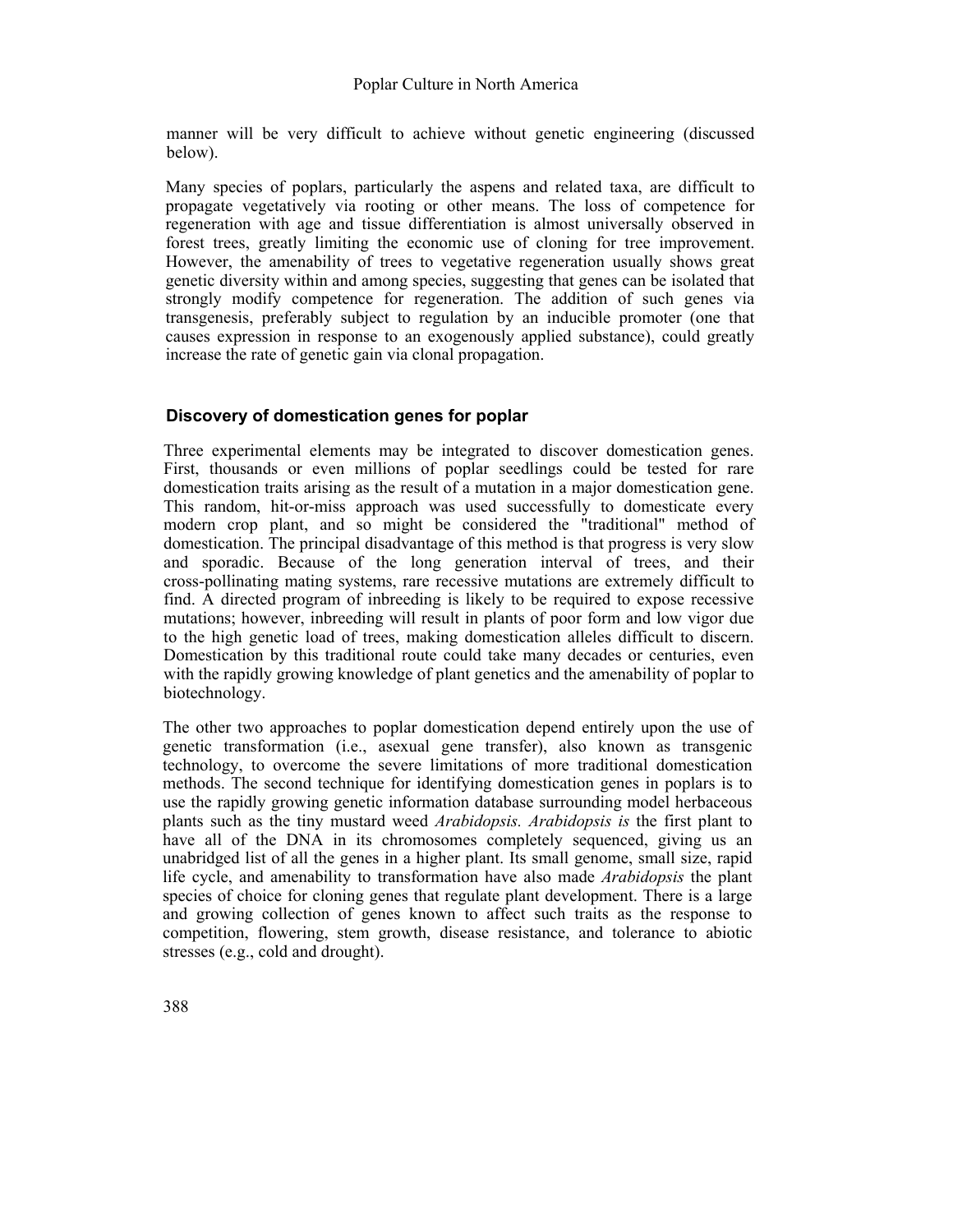This wealth of "candidate genes" for domestication from *Arabidopsis* and crops can be used directly to inform efforts to isolate similar kinds of genes (homologs) from poplar and other forest trees (Table 1). This will be most efficient once a large set of expressed sequence tag (EST) sequences are available (Sterky et al. 1998), enabling direct identification of the desired genes via computer searches. However, it is also feasible to isolate new genes directly from poplar DNA based upon sections of the genes that are highly conserved among species. After isolation of each of the candidate domestication genes, their function must be tested in poplars. In trees this can only be done by testing for production of a "mutant" phenotype via transformation. Typically, the effects of hyper-expression and suppression of the gene are studied to understand its function. The gene can also be transformed under the control of its own, natural promoter to assess its subtler effects. Because transgenes are inserted randomly into the genome, study of a population of transgenics is akin to studying a range of alleles (gene variations). A gene that is deleterious when completely knocked-out or highly expressed could still be useful when a less dramatic change in its expression is engineered.

A third strategy for finding domestication genes in trees requires direct, random mutagenesis. Because of the difficulty of inbreeding and the delayed flowering in trees, methods that cause dominant mutations are desirable, as they can be discerned directly after transformation. Activation tagging (reviewed by Weigel et al. 2000) is a method whereby a strong promoter or enhancer of gene expression is randomly inserted into a genome to hyper-activate nearby genes, causing dominant mutations (Fig. 2). Because the frequency of gene activation is low, it requires that a very large population of transgenic trees be produced and screened for domestication traits in a field trial (e.g., tens of thousands to hundreds of thousands of unique transgene insertions). Once traits of interest are observed in the mutated trees, the responsible gene can be readily isolated because the promoter and associated DNA act as a tag to facilitate recovery from the genome. The recovered DNA is then sequenced and re-transformed to verify that it is the cause of the domestication trait. In *Arabidopsis,*  activation tagging resulted in the isolation of a number of regulatory genes that were missed with other mutagenesis methods. Although most domestication alleles identified in crops have been

| Trait               | Gene function                | Gene identified in:  | Example                      |
|---------------------|------------------------------|----------------------|------------------------------|
| Height growth       | Hormone synthesis            | Arabidopsis          | Lester et al. 1997           |
| Height growth       | <b>Transcription factors</b> | Rice, wheat, maize   | Peng et al. 1999             |
| Stem thickness      | Unknown                      | Arabidopsis          | Talbert et al. 1995          |
| Lateral branching   | Transcription factors        | Tomato, maize        | Doebley et al. 1997          |
| Competition sensing | Phytochrome                  | Arabidopsis, tobacco | <b>Smith 1995</b>            |
| Flowering           | MADS box                     | Arabidopsis          | Michaels and<br>Amasino 1999 |

Table 1. Genes with potential for forest tree domestication.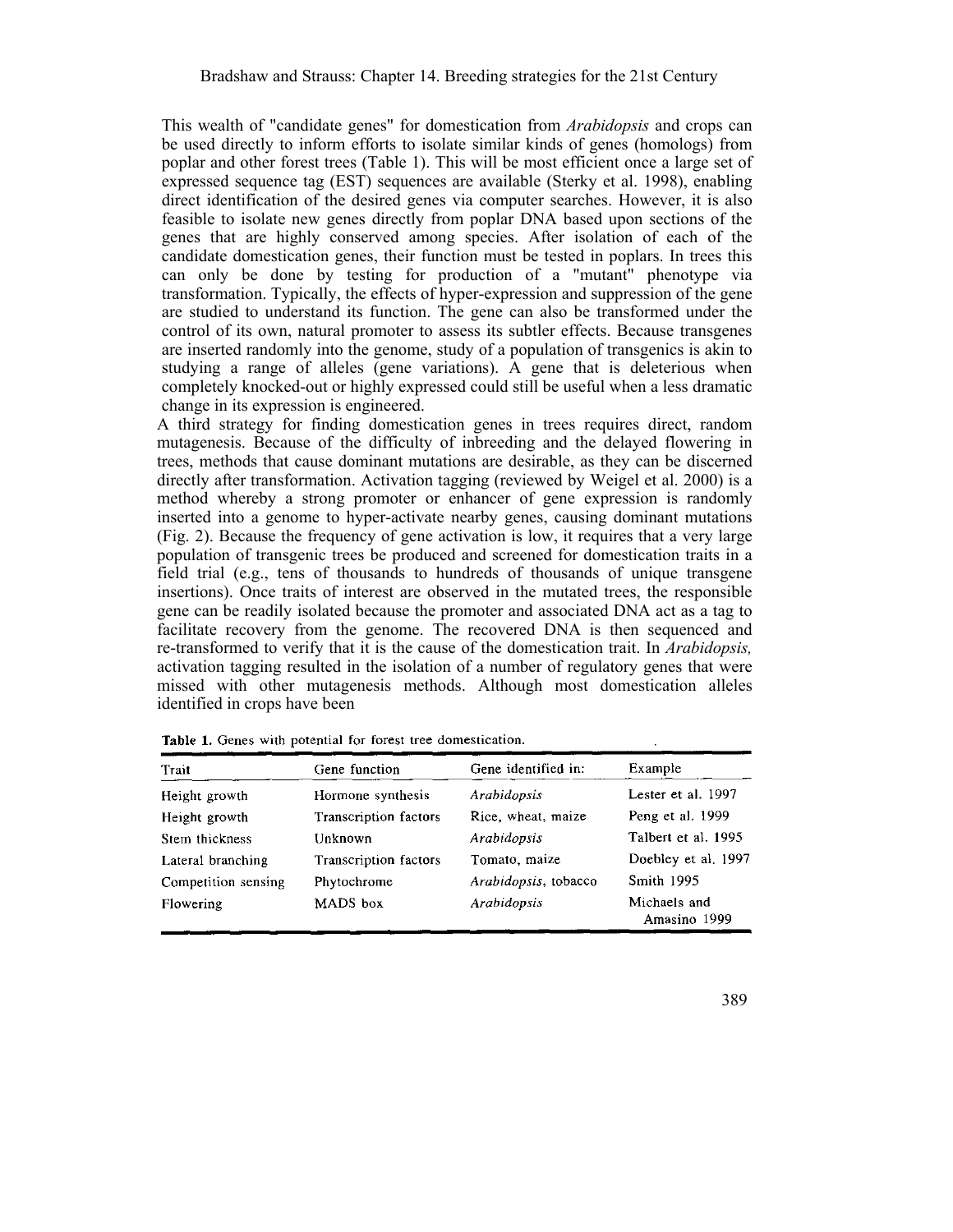#### Poplar Culture in North

Fig. 2. A schematic diagram of how activation tagging works. A gene enhancer lacking a transcription start site is randomly inserted into the genome. When it inserts sufficiently near to a gene to enhance expression over wild-type levels, it can lead to a novel phenotype of biological or economic interest. The enhancer element and associated DNA then provides a molecular "tag" with which to isolate the gene.



recessive in gene action, the identification of dominant alleles via activation tagging would be especially valuable for trees because of the difficulties of inbreeding-based genetic improvement systems.

# **Genetic engineering as a core technology for the "Gene Revolution" in poplar culture**

Domestication genes are expected to be alleles of wild-type genes. Because these alleles would have deleterious effects on tree fitness in the wild, they should be very rare in germplasm collections from natural populations. However, even if they could be discovered in wild collections and indexed using genetic markers, it would take numerous generations to introgress them into the number of breeding lines required for deployment in production populations. With the delayed flowering of trees, and the extreme genetic diversity within and among regional, national, and international breeding programs, a broad domestication program using traditional breeding would require centuries to achieve, even in poplars. Unless flowering can be greatly and routinely accelerated (see below), genetic transformation appears to be the only option for the use of domestication genes in forestry.

A key advantage of transformation is that new genetic functions can be introduced into highly productive genotypes with minimal disruption of its genetic qualities. In contrast, the introduction of new genes via breeding requires a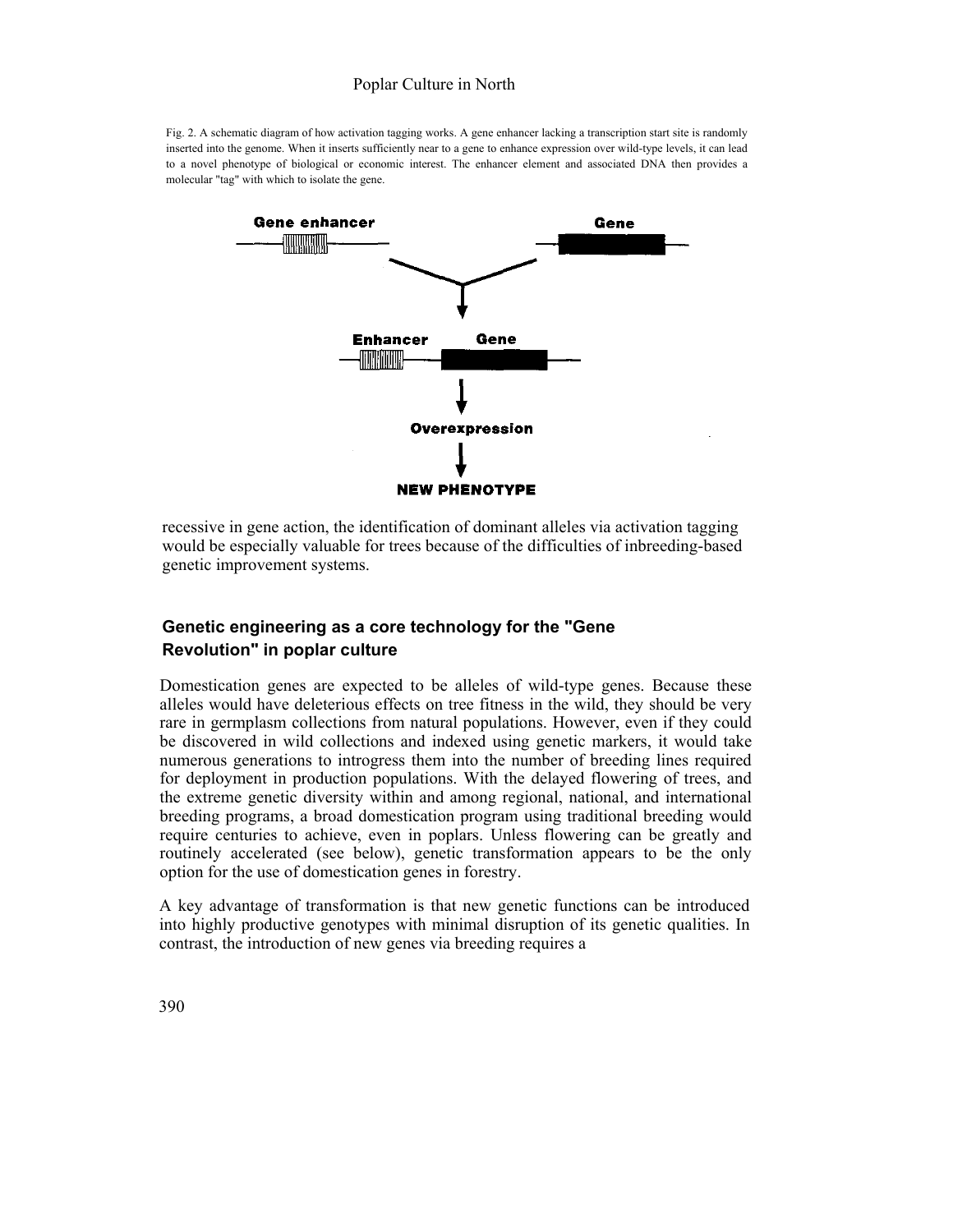complete shuffling of the genotype, and is limited to those genes available in the gene pool of the species and its interfertile relatives. Because of mutations that are introduced during transformation and associated in vitro culture (somaclonal variation), it is necessary to screen a number of "progeny" (lines) from transformation experiments to identify those with normal growth and stable, desirable expression of the new trait. This can take several growing seasons. The commercial successes of genetic engineering, and the production of many normally growing transgenic poplars in field trials around the world (Meilan et al. 2000), suggest that finding normal, stably-performing transgenic trees is not a substantial obstacle.

The deployment of domestication transgenes in trees will raise very different concerns than have the first generation of transgenes. The first wave of transgenic trees largely consisted of herbicide- and insect-resistant varieties. These two traits raise concerns about the potential for increasing the "weediness" of transgenic poplars. In contrast, domestication genes should handicap trees if they spread to a natural environment, reducing concerns that transgenic poplars might disrupt ecosystems due to their increased vigor, or reduce options for weed control by farmers.

Domestication transgenes could still harm wild populations, however, if not deployed wisely. If domestication transgenes do not include those which prevent sexual reproduction, the use of large populations of transgenic poplars near small, fragmented populations of wild poplars could result in a loss of viability in the wild stands over time. Genetically unfit pollen and seeds from plantations might numerically overwhelm the reproduction of small wild populations, driving them toward local extinction. The combination over the landscape of healthy wild or extensively managed populations, with highly productive agriculture-style plantations that do not produce sexual progeny, is therefore highly desirable. This kind of landscape integration is also likely to be most effective at providing habitat and other ecosystem services while allowing highly efficient wood production.

#### **Goals for poplar domestication**

What are the targets for domestication in forest trees that we can foresee in the next century? The goals would be highly diverse, depending on management objectives. However, we suspect that transgenic plantations would embody several of the trait improvements described below:

*1. Increased yield.* The ultimate goal of domestication is to produce more wood fiber per unit area and time at less expense. This should be possible by allocation of more photosynthate to stems versus roots, branches, and reproductive tissues; less investment in costly biochemicals such as lignin above the levels needed for structural stability and herbivore protection in tree farms; and improved physiological efficiency due to changes in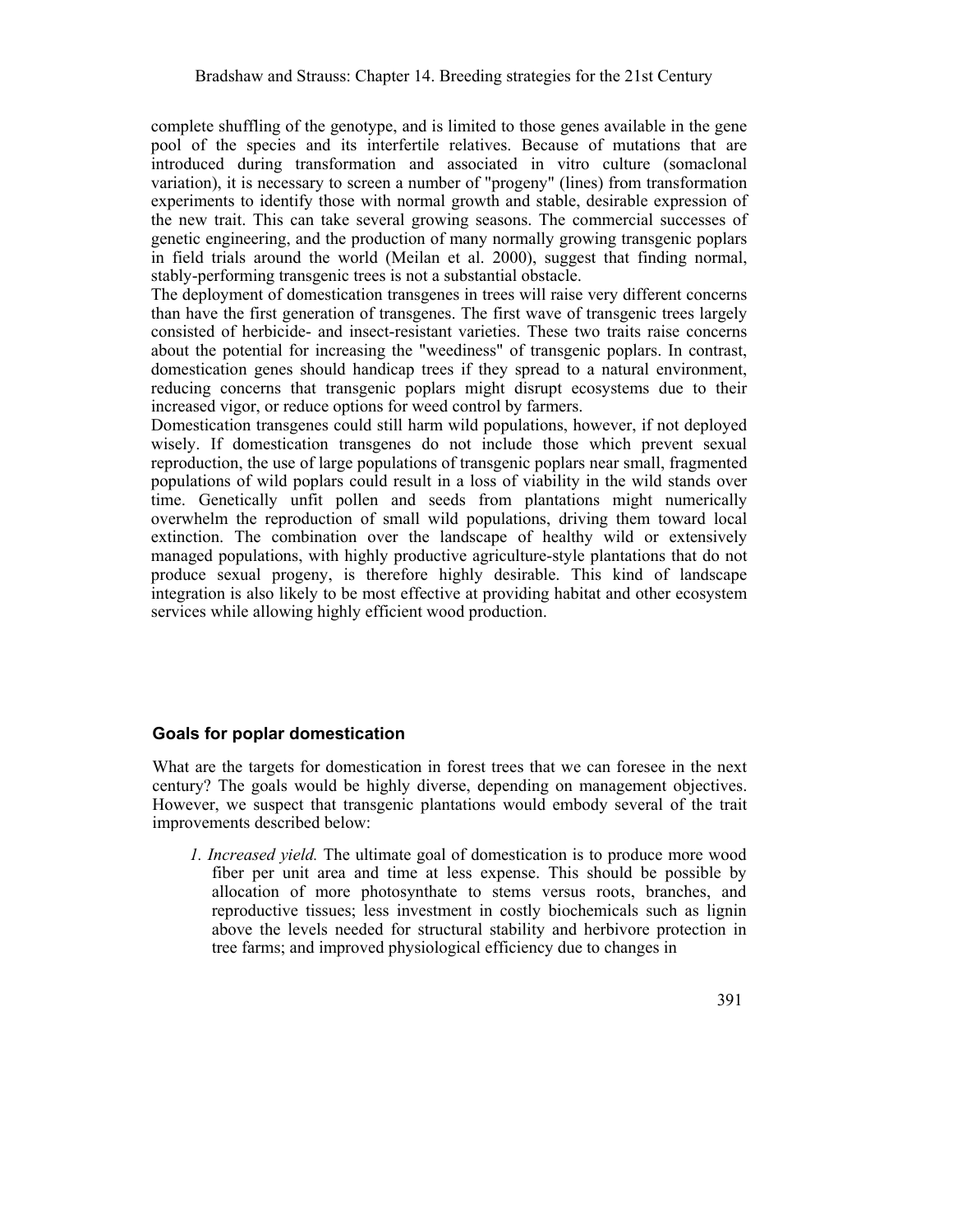height and crown architecture that maximizes photosynthesis per unit area. If fundamental aspects of development can be controlled, such as the timing of flowering and the juvenile-mature transition, it will be possible to speed genetic gain by allowing more rapid breeding and less costly clonal propagation. By combining domestication transgenes with genes for agronomic traits such as herbicide and pest resistance, the yield and environmental benefits of these genes (e.g., reduced water usage, reduced use of undesirable pesticides and herbicides) should be more readily achieved with fewer undesired side effects - and thus, hopefully, with greater public acceptance.

- *2. Tailoring of wood properties to specific end uses.* Wood that is used for structural purposes, pulp, or energy has very different chemical and physical requirements. For example, by changing the amount and chemistry of lignin in wood, its energy content, digestibility, and amenability to processing into biofuels such as ethanol can be altered markedly. The rapidly expanding catalog of genes expressed in xylem and cambium as a result of genomic sequencing projects should make it possible to alter traits such as fiber length, cell wall thickness, and microfibril angle, enabling major changes in wood and pulp strength, density, and dimensional stability.
- *3. New products and ecological functions.* Breeding and hybridization has on many occasions given rise to crops with novel properties that determine their use (e.g., the various forms of wheat, rice, and oil crops). Transformation can speed this process; however, it can also enable entirely new biochemical products, or metabolic processes, to be introduced. For example, production of cellulase by trees in bioenergy plantations, or xylanase for trees in pulp plantations, could be a co-product that increases the value of the trees and aids their eventual processing (Morrison et al. 1999). These products could be produced continuously, or synthesized on demand via induced gene expression systems. By engineering genes into trees that facilitate the removal of heavy metals and other pollutants from soils, their value for bioremediation of polluted soils (e.g., Rugh et al. 1998) and biofiltration of farm runoff could be greatly enhanced.

## **Conclusion**

The combination of new knowledge from genomics and molecular biology, with the established feasibility of genetic engineering in poplar, make it an ideal genus with which to demonstrate the power of biotechnology for domesticating trees to meet human needs. Because of the recalcitrance of trees to traditional genetic manipulation, without genetic engineering domestication would proceed extremely slowly and many goals would be effectively unobtainable. Whereas the domestication of the major crops required thousands of years, we expect that genetic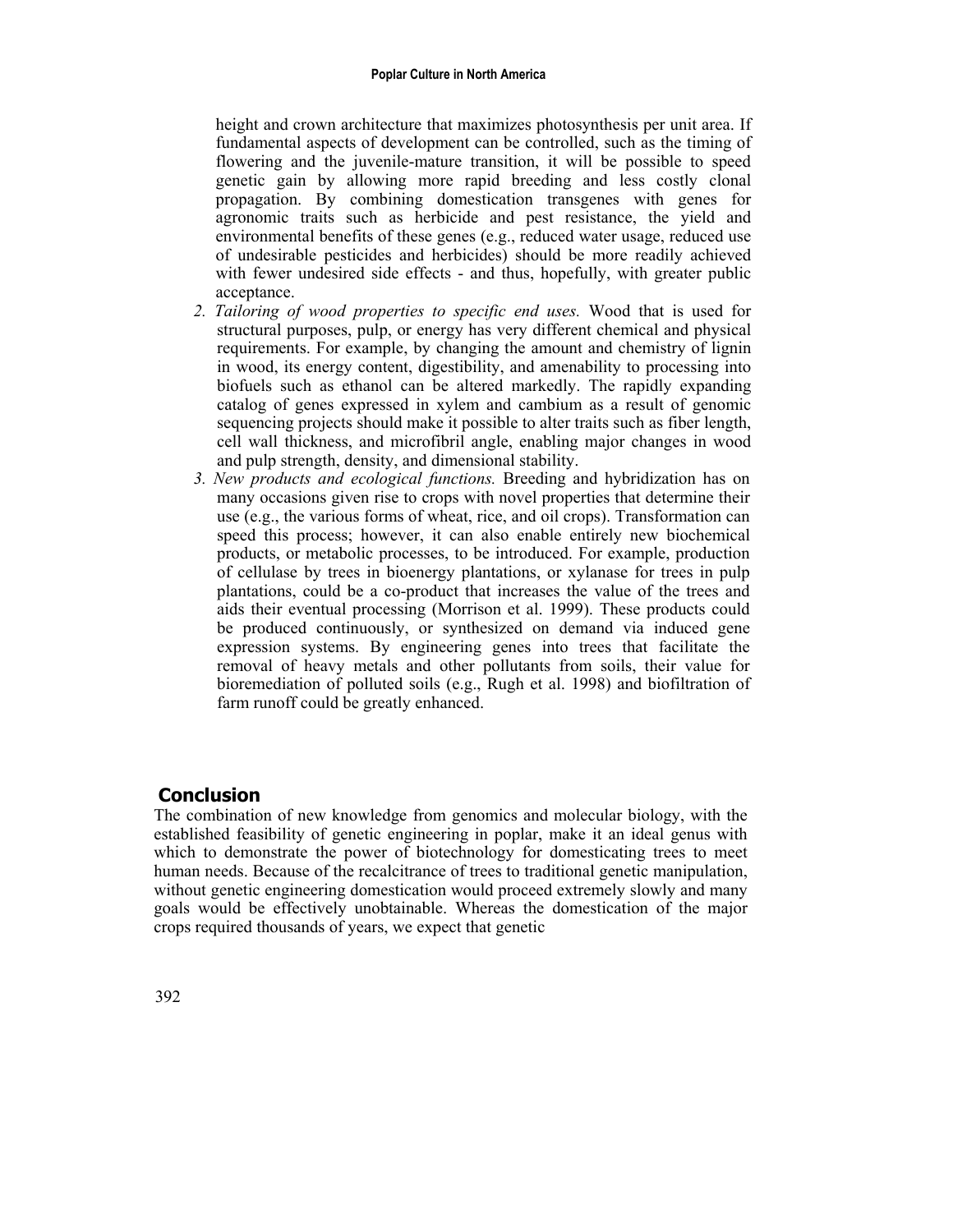engineering will allow the domestication of trees to be accomplished within a few decades. This Gene Revolution may be essential to meeting the wood, fiber, energy, and environmental needs of the rapidly growing world.

#### **Acknowledgements**

We are grateful to Don Dickmann, Jerry Tuskan, and John Davis for their critical review of an earlier draft of this manuscript, and to Reinhard Stettler, Richard Waring, Barbara Bond, and Tom Hinckley for helpful discussions. We wish to thank the members of the Poplar Molecular Genetics Cooperative and the Tree Genetic Engineering Research Cooperative for their support. This work was carried out in part with funds from the U.S. Department of Energy Bioenergy Feedstock Development Program via UT-Batelle subcontracts 4000003344 and Lockheed Martin Energy Systems/DOE contract 72X-ST80-7V.

#### **References**

Beadle, G.W. 1972. The mystery of maize. Field Mus. Nail. Hist. Bull. 43: 2-11.

- Baucher, M., Chabbert, B., Pilate, G., van Doorsselaere, J., Tollier, M.-T., Petit-Conil, M., Cornu, D., Monties, B., van Montagu, M., Inze, D., Jouanin, L., and Boerjan, W. 1996. Red xylem and higher lignin extractability by down-regulating a cinnamyl alcohol dehydrogenase in poplar. Plant Physiol. 112: 1479-1490.
- Diamond, J. 1997. Guns, germs, and steel: the fates of human societies. W.W. Norton, New York. 480 pp.
- Doebley, J., and Stec, A. 1991. Genetic analysis of the morphological differences between maize and teosinte. Genetics, 129: 285-295.
- Doebley, J., Stec, A., and Hubbard, L. 1997. The evolution of apical dominance in maize. Nature (London), 386: 485-488.

Duvick, D.N. 1992. Genetic contributions to advances in yield of U.S. maize. Maydica, 37: 69-79.

Evans, L.C. 1980. The natural history of crop yield. Am. Sci. 68: 388-397.

- Hu, W.-J., Harding, S.A., Lung, J., Popko, LL., Ralph, J., Stokke, D.D., Tsai, C.-J., and Chiang, V.L. 1999. Repression of lignin biosynthesis promotes cellulose accumulation and growth in transgenic trees. Nature Biotech. 178: 808-812.
- Lester, DR., Ross, LL, Davies, P.J., and Reid, LB. 1997. Mendel's stem length gene *Le.* encodes a gibberellin 3-beta-hydroxylase. Plant Cell, 98: 1435-1443.
- Meilan, R., Ma, C., Cheng, S., Eaton, LA., Miller, L.K., Crockett, R.P., DiFazio, S.P., and Strauss, S.H. 2000. High levels of Roundup and leaf-beetle resistance in genetically engineered hybrid cottonwoods. In Hybrid poplars in the Pacific Northwest: Culture, Commerce and Capability. *Edited by* K.A. Blamer and LL Johnson. Washington State University Cooperative Extension, Pullman. In press.
- Michaels, S.D., and Amasino, R.M. 1999. FLOWERING LOCUS C encodes a novel MADS domain protein that acts as a repressor of flowering. Plant Cell, 11: 949-956.
- Morrison, D.L., Coleman, G., Dale, B.E., Finizza, A.J., Hall, R., Johnson, D., Nichols, R., Sperling, D., and Strauss, S.H.. 1999. Review of the research strategy for biomass-derived transportation fuels. National Research Council (U.S.A.), Board on Energy and Environmental Systems. National Academy Press, Washington, D.C. 48 pp.
- Peng, J., Richards, D.E., Hartley, N.M., Murphy, G.P., Devos, K.M., Flintham, J.E., Beales, J., Fish, L.J., Worland, A.J., Pelica, F., Sudhakar, D., Christou, P., Snape, JW., Gale, M.D., and